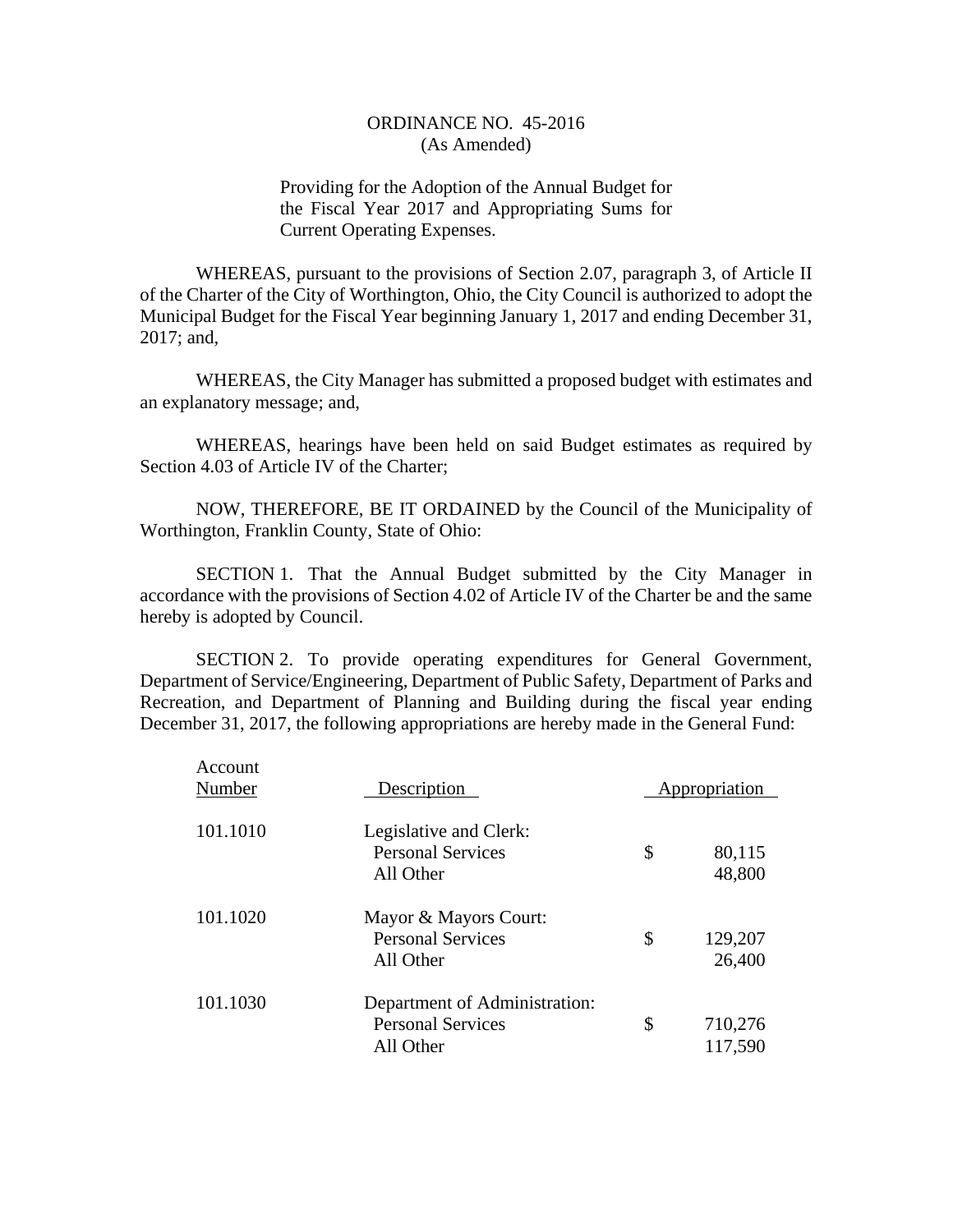| Account<br><b>Number</b> | Description                                                                | <b>Appropriation</b>       |
|--------------------------|----------------------------------------------------------------------------|----------------------------|
| 101.1040                 | Department of Personnel:<br><b>Personal Services</b><br>All Other          | \$<br>337,537<br>38,300    |
| 101.1050                 | Department of Finance & Taxation:<br><b>Personal Services</b><br>All Other | \$<br>464,938<br>1,135,400 |
| 101.1060                 | Department of Law:<br><b>Personal Services</b><br>All Other                | \$<br>281,318<br>216,600   |
| 101.1070                 | Economic Development:<br><b>Personal Services</b><br>All Other             | \$<br>136,618<br>243,000   |
| 101.1080                 | <b>Legal Advertising</b>                                                   | \$<br>25,000               |
| 101.1090                 | <b>County Auditor Deductions</b>                                           | \$<br>69,300               |
| 101.1100                 | <b>Board of Health</b>                                                     | \$<br>60,000               |
| 101.1110                 | <b>Transfers</b>                                                           | \$<br>900,000              |
| 101.1120                 | <b>Contractual Services/Refuse</b>                                         | \$<br>980,000              |
| 101.1130                 | <b>Utilities</b>                                                           | \$<br>$-0-$                |
| 101.1140                 | <b>Special Group Activities</b>                                            | \$<br>108,535              |
| 101.1150                 | <b>Contingency Account</b>                                                 | \$<br>50,000               |
| 101.1160                 | M.I.S. Services:<br><b>Personal Services</b><br>All Other                  | \$<br>358,648<br>137,500   |
| 101.1170                 | Lodging Tax                                                                | \$<br>140,000              |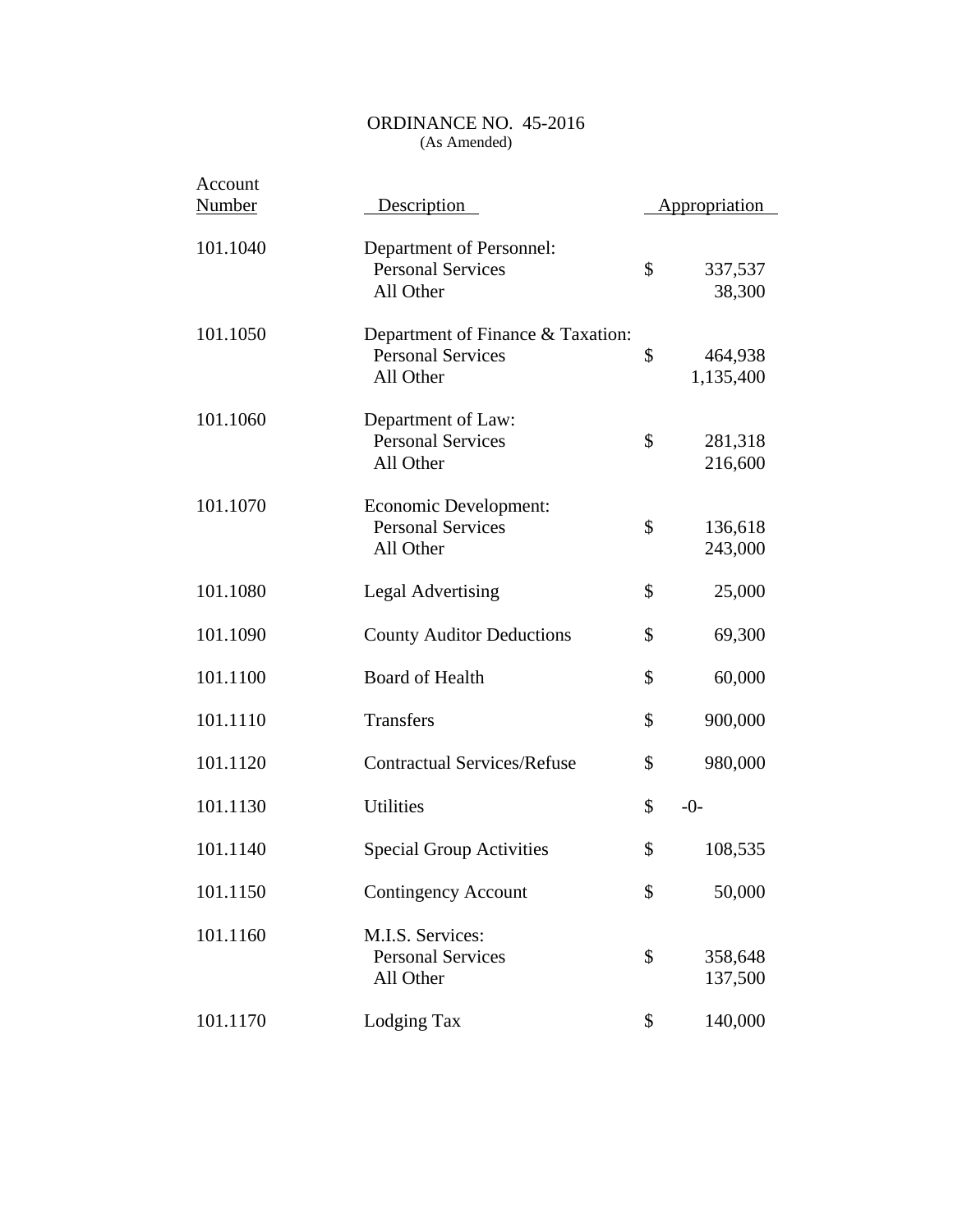| Account<br>Number | Description                                           |              | Appropriation        |
|-------------------|-------------------------------------------------------|--------------|----------------------|
| 101.1180          | <b>Cultural Arts Center</b>                           | \$           | 251,482              |
|                   |                                                       |              |                      |
| 101.1190          | Kilbourne Memorial Library                            | \$           | 15,000               |
|                   | <b>Total General</b><br>Government                    | \$           | 7,061,565            |
|                   | <b>Department of Safety: Division of Police</b>       |              |                      |
| 101.2010          | Administration:<br><b>Personal Services</b>           | \$           | 169,946              |
|                   | All Other                                             |              | 33,800               |
| 101.2020          | <b>Community Service:</b><br><b>Personal Services</b> | \$           | 3,305,653            |
|                   | All Other                                             |              | 20,700               |
| 101.2030          | <b>Support Service:</b>                               |              |                      |
|                   | <b>Personal Services</b><br>All Other                 | \$           | 2,102,439<br>327,646 |
|                   | <b>Total Division of</b><br><b>Police</b>             | $\mathbb{S}$ | 5,960,184            |
|                   | <b>Department of Service/Engineering</b>              |              |                      |
| 101.3010          | Administration:                                       |              |                      |
|                   | <b>Personal Services</b><br>All Other                 | \$           | 691,140<br>156,080   |
| 101.3040          | Buildings & Structures Maint:                         |              |                      |
|                   | <b>Personal Services</b><br>All Other                 | \$           | 278,794<br>180,000   |
| 101.3050          | <b>Grounds Maintenance:</b>                           |              |                      |
|                   | <b>Personal Services</b><br>All Other                 | \$           | 455,135<br>300,000   |
| 101.3060          | Sanitation                                            | \$           | 26,200               |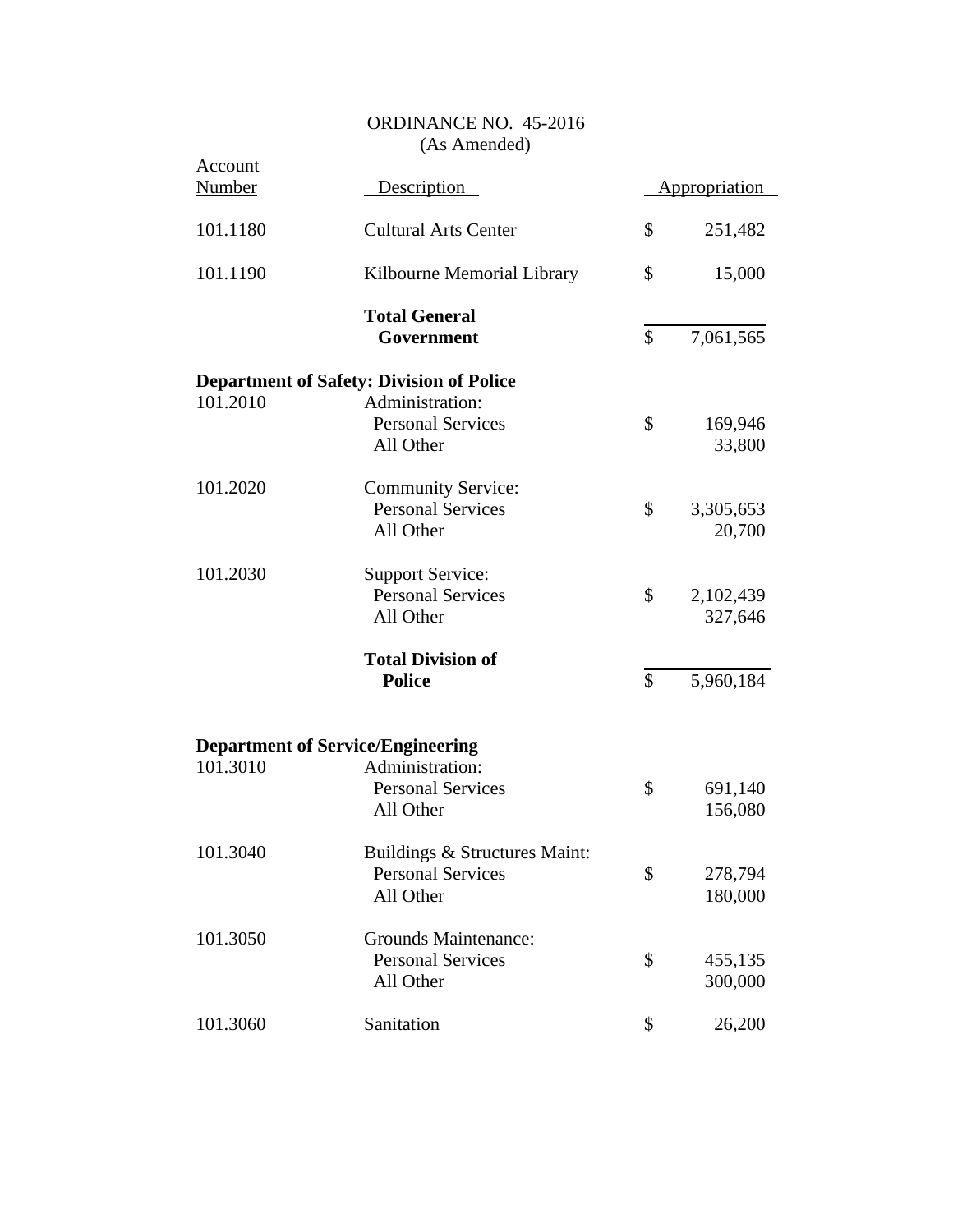| Account       |                                             |               |                      |
|---------------|---------------------------------------------|---------------|----------------------|
| <b>Number</b> | Description                                 |               | <u>Appropriation</u> |
| 101.3070      | <b>Fleet Maintenance:</b>                   |               |                      |
|               | <b>Personal Services</b>                    | \$            | 133,224              |
|               | All Other                                   |               | 302,500              |
|               |                                             |               |                      |
|               | <b>Total Department of</b>                  |               |                      |
|               | <b>Service/Engineering</b>                  | $\mathcal{S}$ | 2,523,074            |
|               |                                             |               |                      |
|               | <b>Department of Parks &amp; Recreation</b> |               |                      |
| 101.4010      | Administration:                             |               |                      |
|               | <b>Personal Services</b>                    | \$            | 202,687              |
|               | All Other                                   |               | 13,050               |
|               |                                             |               |                      |
| 101.4020      | Parks Maintenance:                          |               |                      |
|               | <b>Personal Services</b>                    | \$            | 825,264              |
|               | All Other                                   |               | 301,300              |
| 101.4030      | <b>Community Center Programs:</b>           |               |                      |
|               | <b>Personal Services</b>                    | \$            | 1,854,904            |
|               | All Other                                   |               | 916,915              |
|               |                                             |               |                      |
| 101.4040      | <b>Recreation Programs:</b>                 |               |                      |
|               | <b>Personal Services</b>                    | \$            | 20,015               |
|               | All Other                                   |               | 42,870               |
| 101.4050      | Senior Citizen Programs:                    |               |                      |
|               | <b>Personal Services</b>                    | \$            | 501,047              |
|               | All Other                                   |               | 102,590              |
|               |                                             |               |                      |
|               | <b>Total Department of</b>                  |               |                      |
|               | <b>Parks &amp; Recreation</b>               | \$            | 4,780,643            |
|               |                                             |               |                      |
|               | <b>Department of Planning and Building</b>  |               |                      |
| 101.5010      | Planning and Building:                      |               |                      |
|               | <b>Personal Services</b>                    | \$            | 641,557              |
|               | All Other                                   |               | 114,950              |
|               | <b>Total Department of</b>                  |               |                      |
|               | <b>Planning and Building</b>                | \$            | 756,507              |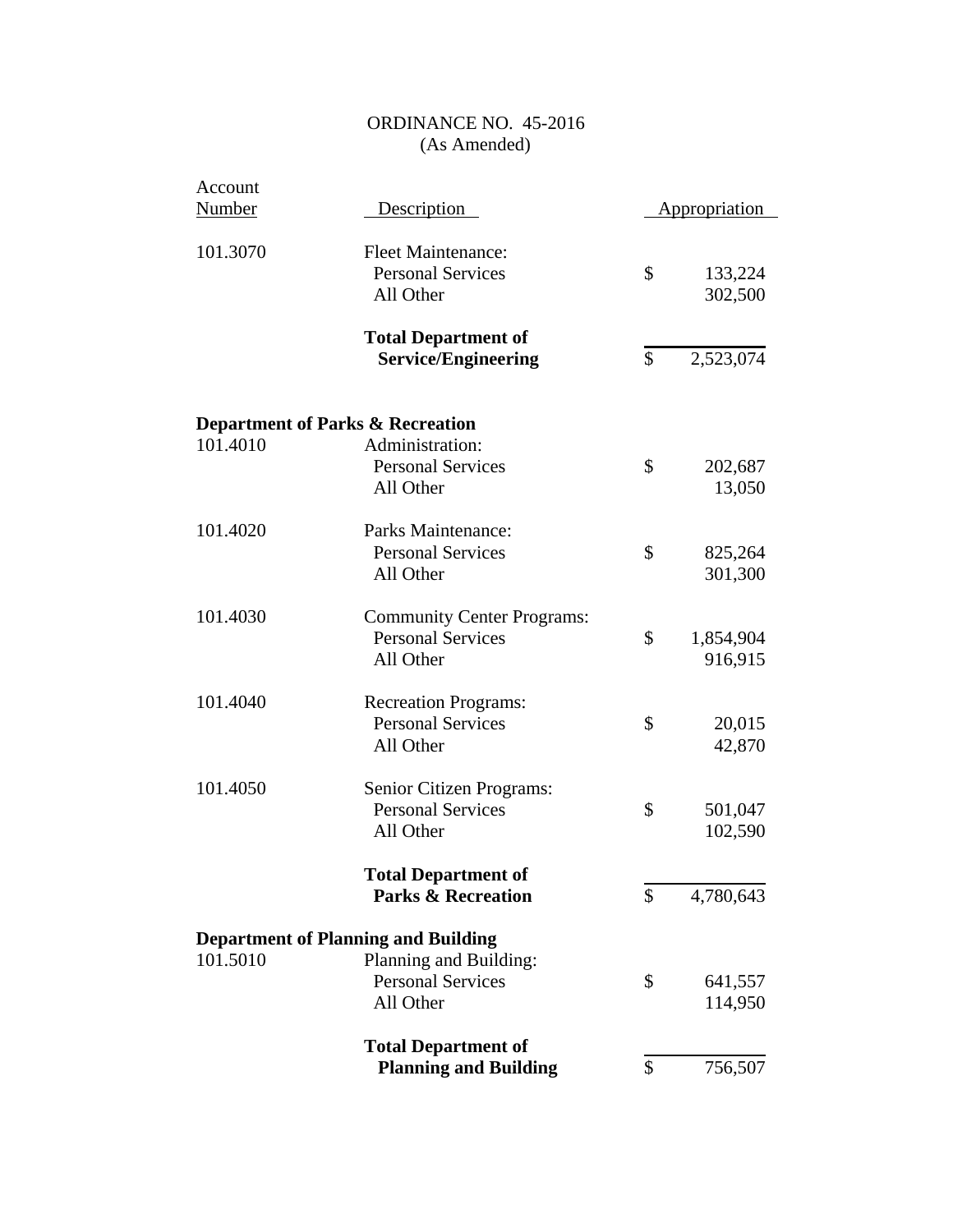|                   | <b>Sub-Total General Fund</b>                                   | \$<br>21,081,973           |  |
|-------------------|-----------------------------------------------------------------|----------------------------|--|
| Account<br>Number | Description                                                     | Appropriation              |  |
|                   | <b>Department of Safety: Division of Fire</b>                   |                            |  |
| 101.6060          | Administration:<br><b>Personal Services</b><br>All Other        | \$<br>234,289<br>140,000   |  |
| 101.6070          | Operations:<br><b>Personal Services</b><br>All Other            | \$<br>5,523,833<br>357,500 |  |
| 101.6080          | Training & Prevention:<br><b>Personal Services</b><br>All Other | \$<br>160,322<br>86,000    |  |
|                   | <b>Total Division of Fire</b>                                   | \$<br>6,501,944            |  |
|                   | <b>TOTAL GENERAL FUND</b>                                       | \$<br>27,583,917           |  |

SECTION 3. To provide operating expenditures for the Street Maintenance and Repair Fund during the fiscal year ending December 31, 2017, the following appropriations are hereby made in the Street Maintenance and Repair Fund:

| 202.2050 | Administration:<br><b>Personal Services</b><br>All Other                                           | \$<br>450,655<br>$-()$  |
|----------|----------------------------------------------------------------------------------------------------|-------------------------|
| 202.2060 | <b>Street Maintenance, Construction</b><br>$&$ Equipment:<br><b>Personal Services</b><br>All Other | \$<br>232,763<br>89,500 |
| 202.2070 | <b>Street Cleaning</b>                                                                             | \$<br>500               |
| 202.2080 | <b>Street Drainage</b>                                                                             | \$<br>5,000             |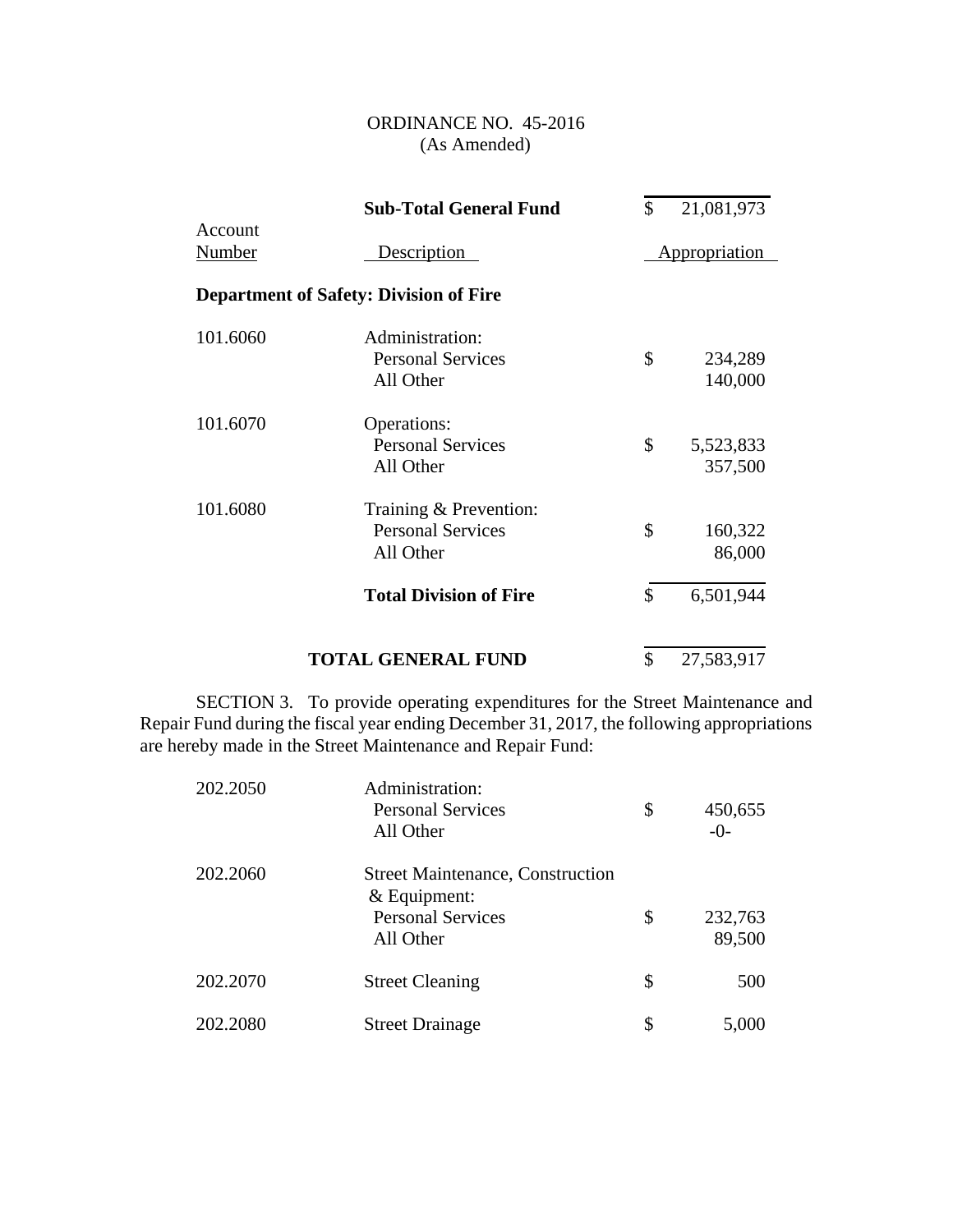| Account<br>Number                                | Description                                                              | Appropriation           |  |
|--------------------------------------------------|--------------------------------------------------------------------------|-------------------------|--|
| 202.2090                                         | <b>Traffic Control Systems:</b><br><b>Personal Services</b><br>All Other | \$<br>118,761<br>90,850 |  |
| <b>Total Street Maintenance</b><br>& Repair Fund |                                                                          | 988,029                 |  |

SECTION 4. To provide operating expenditures for the State Highway Fund during the fiscal year ending December 31, 2017, the following appropriations are hereby made in the State Highway Fund:

|          | <b>Total State Highway Fund</b> | 140,658 |
|----------|---------------------------------|---------|
|          | All Other                       | 35,000  |
|          | <b>Personal Services</b>        | 105,658 |
| 203.0010 | State Highway Improvement:      |         |

SECTION 5. To provide operating expenditures for the Water Distribution Fund for the fiscal year ending December 31, 2017, the following appropriations are hereby made in the Water Distribution Fund:

| 204.6010 | Maintenance & Repair:           |        |
|----------|---------------------------------|--------|
|          | <b>Personal Services</b>        | 48,718 |
|          | All Other                       | 37,500 |
|          | <b>Total Water Distribution</b> |        |
|          | Fund                            | 86,218 |

SECTION 6. To provide operating expenditures for the Sanitary Sewer Fund during the fiscal year ending December 31, 2017, the following appropriations are hereby made in the Sanitary Sewer Fund:

|          | <b>Total Sanitary Sewer Fund</b>      | 74.718           |
|----------|---------------------------------------|------------------|
|          | <b>Personal Services</b><br>All Other | 51,718<br>23,000 |
| 205.7010 | Maintenance & Repair:                 |                  |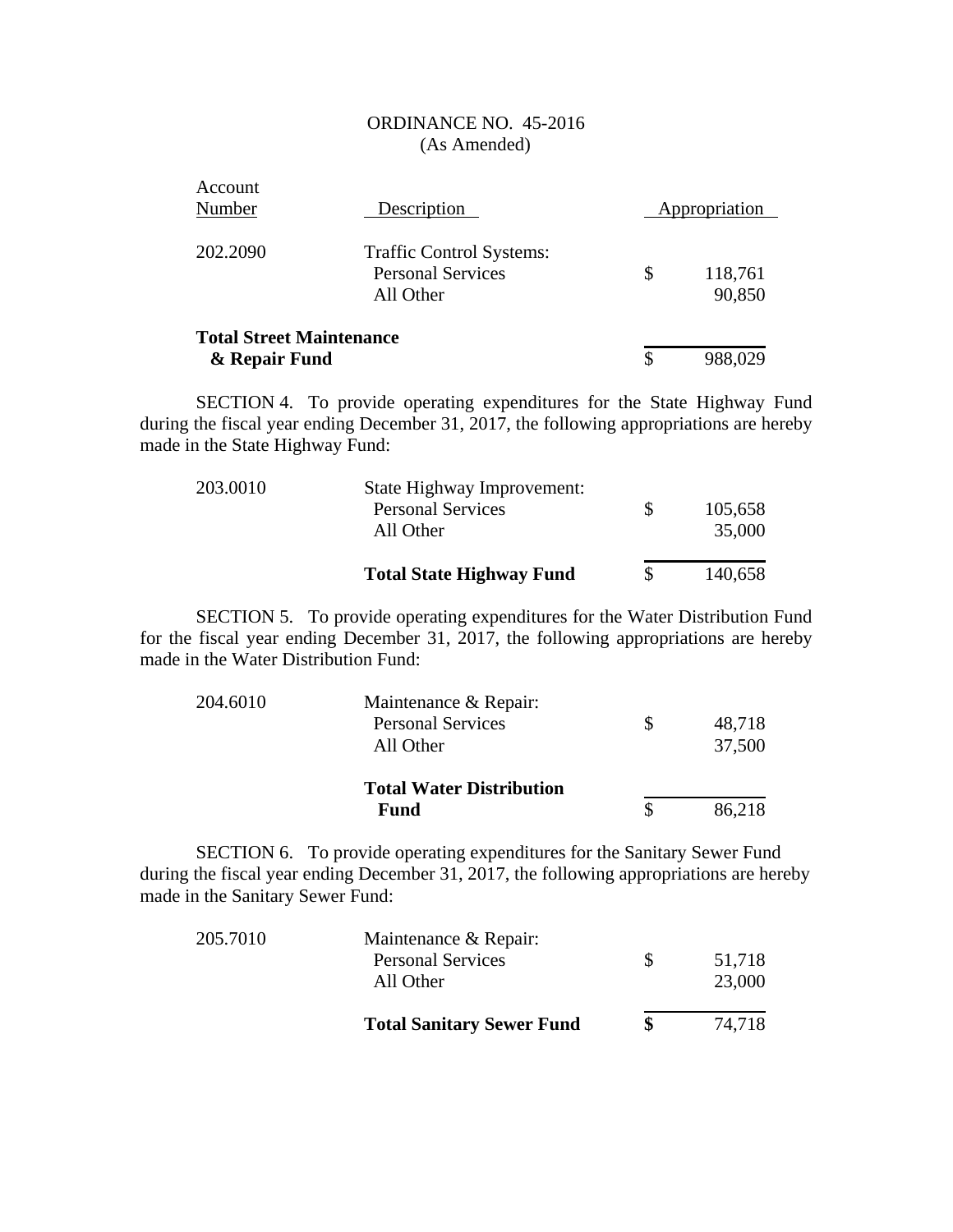| Account |             |               |
|---------|-------------|---------------|
| Number  | Description | Appropriation |

SECTION 7. To provide operating expenditures for the Police Pension Fund during the fiscal year ending December 31, 2017, the following appropriations are hereby made in the Police Pension Fund:

| 212.1212 | <b>Personal Services</b>         | 650,000 |
|----------|----------------------------------|---------|
|          | <b>Total Police Pension Fund</b> | 650,000 |

SECTION 8. To provide operating expenditures for the Law Enforcement Trust Fund during the fiscal year ending December 31, 2017, the following appropriations are hereby made in the Law Enforcement Trust Fund:

| 214.1414 | Law Enforcement Trust |  | 12,500 |
|----------|-----------------------|--|--------|
|----------|-----------------------|--|--------|

SECTION 9. To provide operating expenditures for the MMVLT Fund during the fiscal year ending December 31, 2017, the following appropriations are hereby made in the Enforcement and Education Fund:

| 215.8150 | <b>Contractual Services</b> | 150,000 |
|----------|-----------------------------|---------|
|          |                             |         |

SECTION 10. To provide operating expenditures for the Enforcement and Education Fund during the fiscal year ending December 31, 2017, the following appropriations are hereby made in the Enforcement and Education Fund:

216.1616 Education Supplies \$ 3,500

SECTION 11. To provide operating expenditures for the Court Clerk Computer Fund during the fiscal year ending December 31, 2017, the following appropriations are hereby made in the Court Clerk Computer Fund:

218.1818 Computer Supplies \$ 53,500

SECTION 12. To provide operating expenditures for the Economic Development Fund during the fiscal year ending December 31, 2017, the following appropriations are hereby made in the Economic Development Fund:

219.1919 Development Efforts \$ 583,000

SECTION 13. To provide operating expenditures for the various Revolving Funds during the fiscal year ending December 31, 2017, the following appropriations are hereby made in the Revolving Funds: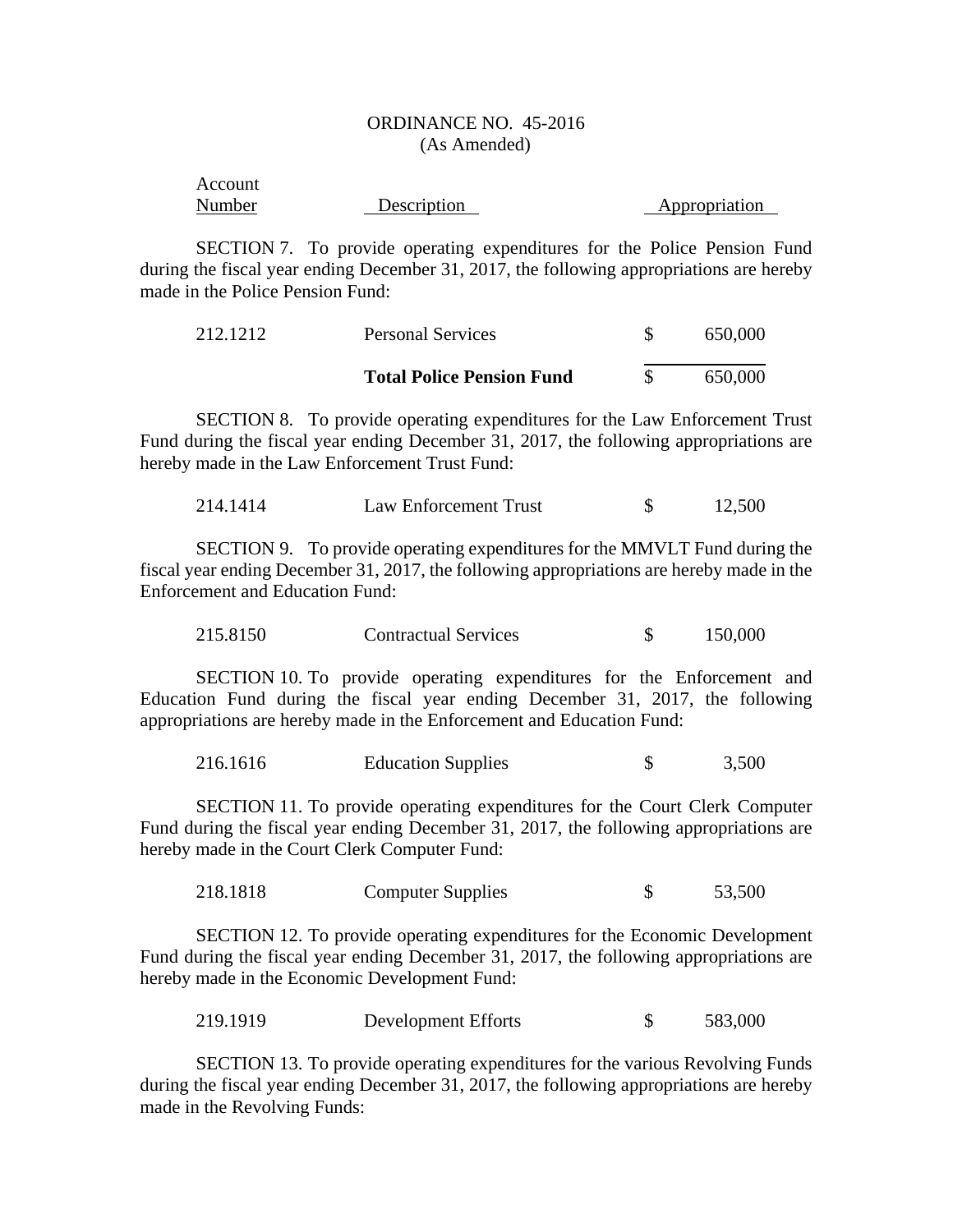| Account<br>Number | Description                                                  | Appropriation            |
|-------------------|--------------------------------------------------------------|--------------------------|
| 224.2424          | Parks & Recreation:<br><b>Personal Services</b><br>All Other | \$<br>505,843<br>496,000 |
| 825.2525          | <b>Accrued Acreage Fees</b>                                  | 20,000                   |
|                   | <b>Total Revolving Funds</b>                                 | \$<br>1,021,843          |

SECTION 14. To provide operating expenditures for the Special Parks Fund during the fiscal year ending December 31, 2017, the following appropriations are hereby made in the Special Parks Fund:

| 229.4010 | Capital Expenditures | $\triangle$ -0- |
|----------|----------------------|-----------------|
|          |                      |                 |

SECTION 15. To provide operating expenditures for the Capital Improvements Fund during the fiscal year ending December 31, 2017, the following appropriations are hereby made in the Capital Improvements Fund:

| 308.8110 | Capital Expenditures |  | 1,438,300 |
|----------|----------------------|--|-----------|
|----------|----------------------|--|-----------|

SECTION 16. To provide operating expenditures for the General Bond Retirement Fund during the fiscal year ending December 31, 2017, the following appropriations are hereby made in the General Bond Retirement Fund:

| 409.9010 | Debt Service |  | 2,448,016 |
|----------|--------------|--|-----------|
|----------|--------------|--|-----------|

SECTION 17. To provide operating expenditures for the O.B.B.S. Fund during the fiscal year ending December 31, 2017, the following appropriations are hereby made in the O.B.B.S. Fund:

| 830.3333 | O.B.B.S. Surcharge | 7,500 |
|----------|--------------------|-------|
|          |                    |       |

SECTION 18. To provide operating expenditures for the TIF/CRA Fund during the fiscal year ending December 31, 2017, the following appropriations are hereby made in the TIF/CRA Fund:

| 910.9020 | <b>TIF Distribution</b><br>(Worthington Station)                 | <b>S</b> | 125,000 |
|----------|------------------------------------------------------------------|----------|---------|
| 920.9020 | <b>TIF Distribution</b><br>(Worthington Place – The Heights) $\$ |          | 189,000 |